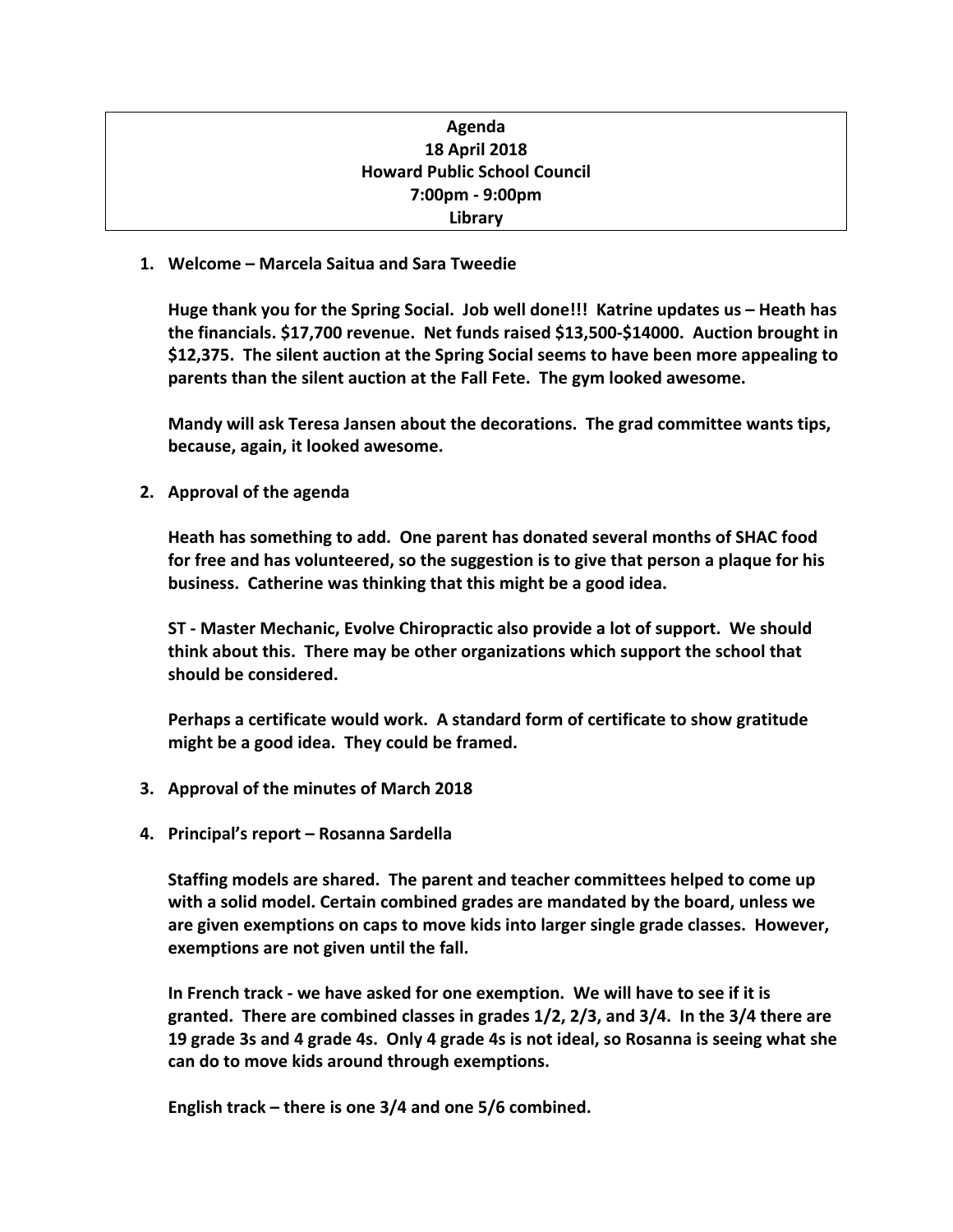**KN – 40 kids generates 2 teachers. 2x20, but sometimes kids don't wind up at the schools that are expected. The splits are meant to help accommodate for that.**

**Keep in mind, these are all projected numbers. There may be more kids registered in the fall. For next year, we have 14 SKs staying in English. That's the highest number that we've had to this point.** 

**These are the approved models. The teaching assignments are given to the teachers, but they are confidential until June, as teachers are given the ability to move around as per their union.** 

**Mme. Barber is coming back from leave ½ time. The other teachers on leave have extended their leave.**

**We hired a new office administrator, Nancy Janes. She had worked half time with the school before and will now be in a permanent position.** 

**Home School Program – it is not going to be removed, but it will look different. Now, it is a withdrawal program. The teacher takes kids out of class for instruction. Next year the HSP teacher will co-teach in the classroom with the teacher. If necessary, teachers can still teach kids separately, but the first avenue is co-teaching in the classroom. Next year it will be grades 3-6. Kids with 51% special education needs. Now kids break out at times. Next year break out will only happen if it's needed. The kids will continue to receive support, but it will be in their homeroom. The requirement to be in the program is that the child is working 2 grade levels behind in language and math. The goal is to give them extra support to catch them up, but it hasn't been working as expected, so the board is moving to a more integrated model.**

**Lice update – Out of the whole school, there was only one case discovered of which the school was not already aware.**

**Dental check up – every kid in the school can gets it unless parents decline the check up.**

- **5. Staffing Committee Update Kathy Narraway done as a part of the Principal's report.**
- **6. Finance Update and Budget -- Heath Feldman (with Sophie Ella "helping")**

**With a very successful Spring Social, we have had a wild swing from our position 3 months ago. Also not as much spending as forecast has happened. \$57,000 net has come in through main fund-raising. With some other sources, it will be over \$60K, but as more expenses come in, we should land somewhere around \$59K.**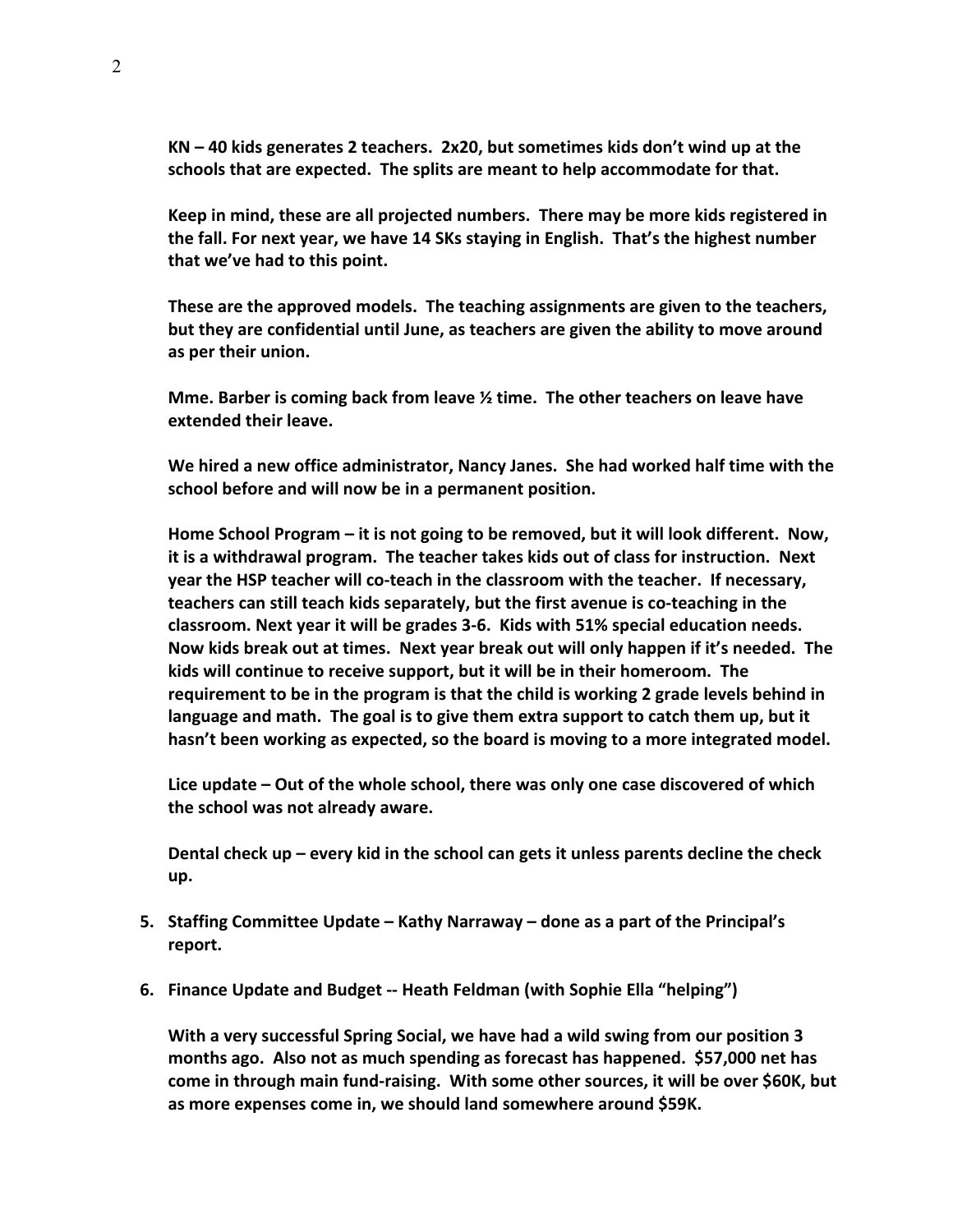**There is some spending which is still coming – receipts from Arts Council, for example. However, STEM may come in lower than budgeted for. Fewer Scientists in the School have come in so far, although a lot are planned for before the end of June.**

**The spending may change now that we have funds coming in in the spring. The TDSB says that unless funds are specifically ear-marked, they need to be spent within two years. So, funds raised this spring should be spent this year or next.** 

**Water-bottle station will be another \$1,500 or so. That has been approved and projected, but is not included in the budget spend YTD at this point because the invoice has not come in yet.**

**After the year is through, we will probably have about \$13,000 in reserve.**

**KN – can we approve the last water-bottle station for the 2nd floor? We will have one for the first and third floor. Can we approve the remaining station for the 2nd floor? Unanimously approved.**

**Music is something that we haven't looked at much this year. The choir has traditionally had student contributions, opera and Marlies tickets (\$2,800 this year), but choir hasn't even spent the student contributions this year. The musical will also break even or bring money in. We may no longer need student contributions. If we don't need it, dropping it may remove a barrier to participation for some kids. Perhaps that's something that we should discuss in May.**

**We are also in good shape in terms of technology/computers.**

**7. Committee Updates as required**

**Arts Council is working on the play right now. Tea is leading workshops and putting in a tonne of work. Tomorrow is the last workshop.**

**KN – 3 more teachers got some Daily Physical Activity equipment. Mr. P and Katherine went to a new DPA workshop. Spirit wear will arrive in your home when you order it this time.**

**Erin – Mental Health Committee – had a really good workshop. There is another one on Monday on social media. Jillian Cambridge, a parent at the school, will also be giving a talk. She has some coaching experience.**

## **8. STEAM night**

**It is in May for parents. More info to come.**